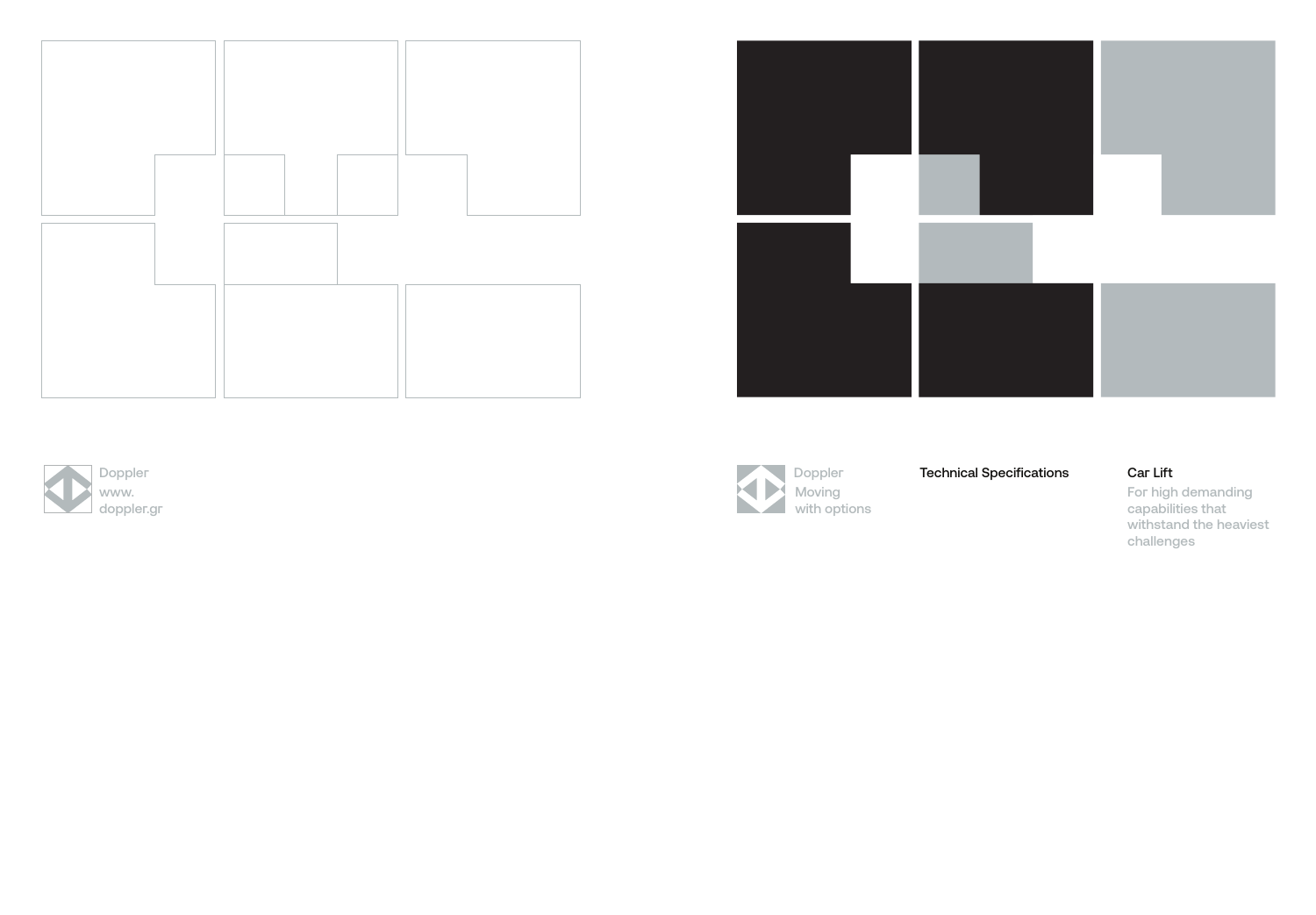# ELLI MAX

### HYDRAULIC CAR LIFT

#### **FEATURES**

INDIRECT ACTING MAX. SPEED 0.63M/S AUTOMATIC DOORS AVAILABLE CONFORMITY WITH EN 81-20/50 COMPLIANCE WITH LIFTS DIRECTIVE 2014/33/EU

USAGE: CIVIC BUILDINGS



| ENTRANCE)<br>(SINGLE<br>$\overline{ }$<br>TABLE | MAX. CAPACITY [KG][4]                | 3600      | 3800      | 4000      | 4200      | 5000      |
|-------------------------------------------------|--------------------------------------|-----------|-----------|-----------|-----------|-----------|
|                                                 | MAX. SPEED [M/S]                     | 0.63      | 0.63      | 0.63      | 0.63      | 0.63      |
|                                                 | MIN. PIT [MM][1]                     | 1350      | 1350      | 1350      | 1350      | 1400      |
|                                                 | MIN. HEADROOM [MM][1][3]             | 3500      | 3800      | 4100      | 4400      | 4400      |
|                                                 | MIN. PIT [MM] <sup>[2]</sup>         | 1000      | 1000      | 1000      | 1000      | 1050      |
|                                                 | MIN. HEADROOM [MM] <sup>[2][3]</sup> | 3000      | 3300      | 3600      | 3900      | 3900      |
|                                                 | MAX. TRAVEL [MM]                     | 25000     | 25000     | 25000     | 25000     | 21000     |
|                                                 | STANDARD SHAFT [MM]                  | 3300X5900 | 3400X6000 | 3500X6100 | 3650X6200 | 4200X6500 |
|                                                 | STANDARD CABIN [MM]                  | 2400X5400 | 2500X5500 | 2600X5600 | 2700X5700 | 3100X6000 |
|                                                 | STANDARD DOOR [MM]                   | 2300      | 2400      | 2500      | 2600      | 3000      |
|                                                 |                                      |           |           |           |           |           |
| ENTRANCE)                                       | MAX. CAPACITY [KG][4]                | 3600      | 3800      | 4000      | 4200      | 5000      |
|                                                 | MAX. SPEED [M/S]                     | 0.63      | 0.63      | 0.63      | 0.63      | 0.63      |
|                                                 | MIN. PIT [MM][1]                     | 1350      | 1350      | 1350      | 1350      | 1400      |
|                                                 | MIN. HEADROOM [MM][1] [3]            | 3400      | 3400      | 3700      | 3900      | 3900      |
|                                                 | MIN. PIT [MM] <sup>[2]</sup>         | 1000      | 1000      | 1000      | 1000      | 1050      |
| (DOUBLE                                         | MIN. HEADROOM [MM] <sup>[2][3]</sup> | 2900      | 2900      | 3200      | 3400      | 3400      |
| $\overline{ }$<br>TABLE                         | MAX. TRAVEL [MM]                     | 25000     | 25000     | 25000     | 25000     | 21000     |
|                                                 | STANDARD SHAFT [MM]                  | 3300X6150 | 3400X6250 | 3500X6350 | 3650X6450 | 4200X6750 |
|                                                 | STANDARD CABIN [MM]                  | 2400X5400 | 2500X5500 | 2600X5600 | 2700X5700 |           |
|                                                 | STANDARD DOOR [MM]                   | 2300      | 2400      | 2500      | 2600      | 3000      |

[1] EN 81-20/50

[2] EN 81-21



[3] INTERNAL CABIN HEIGHT 2100MM

[4] ACCORDING TO EN 81-20 5.4.2.2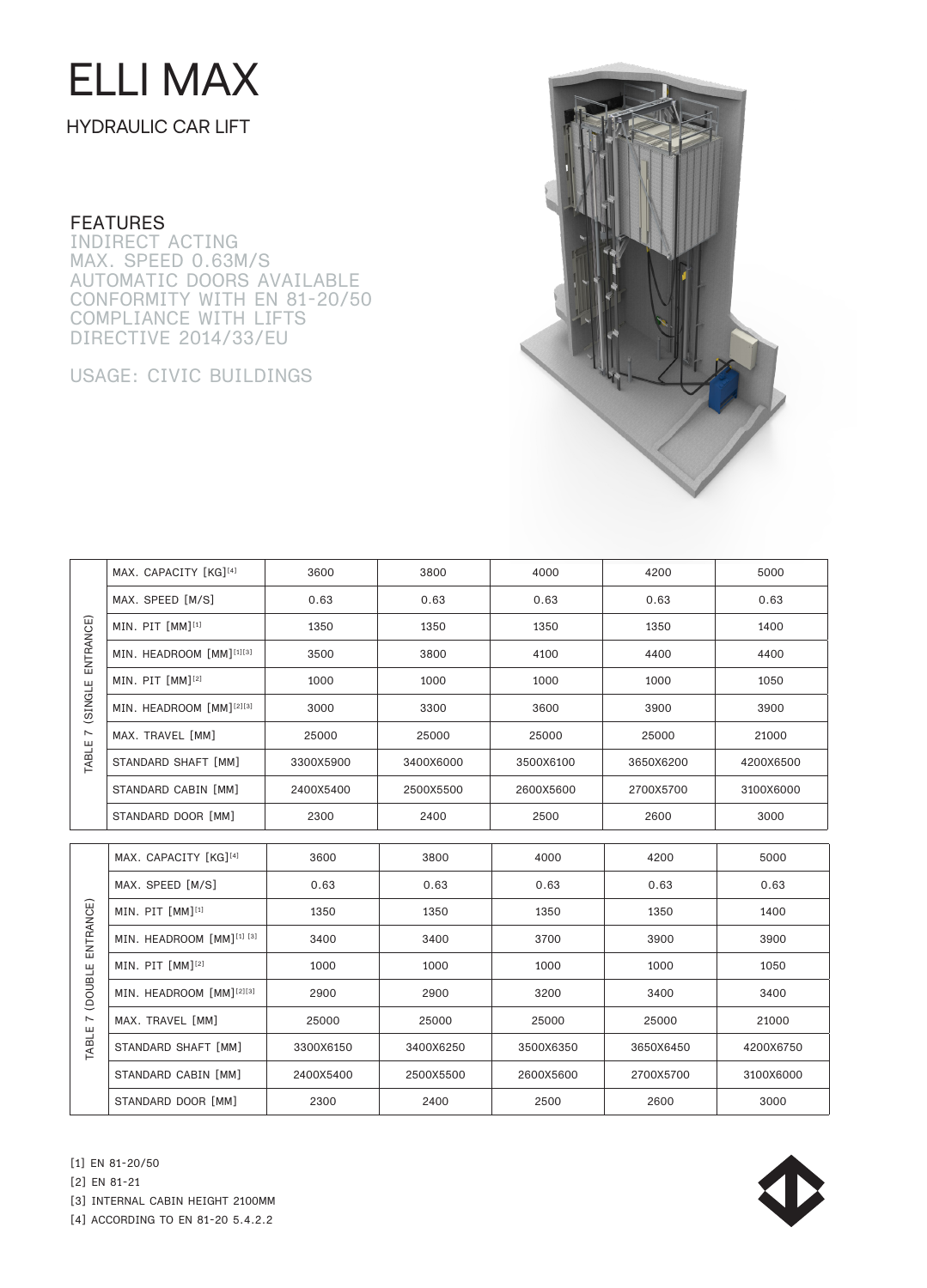## ELLI MAX-S

HYDRAULIC CAR LIFT

#### **FEATURES**

DIRECT ACTING MAX. SPEED 0.63M/S AUTOMATIC DOORS AVAILABLE CONFORMITY WITH EN 81-20/50 COMPLIANCE WITH LIFTS DIRECTIVE 2014/33/EU

USAGE: CIVIC BUILDINGS



| ENTRANCE)<br>(SINGLE<br>$\sim$<br>TABLE | MAX. CAPACITY [KG][4]    | 3600                  | 3800      | 4000      | 4200      | 5000      |  |  |
|-----------------------------------------|--------------------------|-----------------------|-----------|-----------|-----------|-----------|--|--|
|                                         | MAX. SPEED [M/S]         | 0.63                  | 0.63      | 0.63      | 0.63      | 0.63      |  |  |
|                                         | MIN. PIT [MM][1]         | 1350                  | 1350      | 1350      | 1350      | 1350      |  |  |
|                                         | MIN. HEADROOM [MM][1][3] | DEPENDS ON THE TRAVEL |           |           |           |           |  |  |
|                                         | MIN. PIT [MM] [2]        | 800                   | 800       | 800       | 800       | 800       |  |  |
|                                         | MIN. HEADROOM [MM][2][3] | DEPENDS ON THE TRAVEL |           |           |           |           |  |  |
|                                         | STANDARD SHAFT [MM]      | 3300X5900             | 3400X6000 | 3500X6100 | 3650X6200 | 4200X6500 |  |  |
|                                         | STANDARD CABIN [MM]      | 2400X5400             | 2500X5500 | 2600X5600 | 2700X5700 | 3100X6000 |  |  |
|                                         | STANDARD DOOR [MM]       | 2300                  | 2400      | 2500      | 2600      | 3000      |  |  |

| □<br>ENTRANC<br>ш<br><b>LOOUBL</b><br>$\sim$<br>TABLE | MAX. CAPACITY [KG][4]        | 3600                  | 3800      | 4000      | 4200      | 5000      |  |  |
|-------------------------------------------------------|------------------------------|-----------------------|-----------|-----------|-----------|-----------|--|--|
|                                                       | MAX. SPEED [M/S]             | 0.63                  | 0.63      | 0.63      | 0.63      | 0.63      |  |  |
|                                                       | MIN. PIT [MM] <sup>[1]</sup> | 1350                  | 1350      | 1350      | 1350      | 1350      |  |  |
|                                                       | MIN. HEADROOM [MM][1][3]     | DEPENDS ON THE TRAVEL |           |           |           |           |  |  |
|                                                       | MIN. PIT [MM] [2]            | 800                   | 800       | 800       | 800       | 800       |  |  |
|                                                       | MIN. HEADROOM [MM][2][3]     | DEPENDS ON THE TRAVEL |           |           |           |           |  |  |
|                                                       | STANDARD SHAFT [MM]          | 3300X6150             | 3400X6250 | 3500X6350 | 3650X6450 | 4200X6750 |  |  |
|                                                       | STANDARD CABIN [MM]          | 2400X5400             | 2500X5500 | 2600X5600 | 2700X5700 | 3100X6000 |  |  |
|                                                       | STANDARD DOOR [MM]           | 2300                  | 2400      | 2500      | 2600      | 3000      |  |  |





[3] INTERNAL CABIN HEIGHT 2100MM

[4] ACCORDING TO EN 81-20 5.4.2.2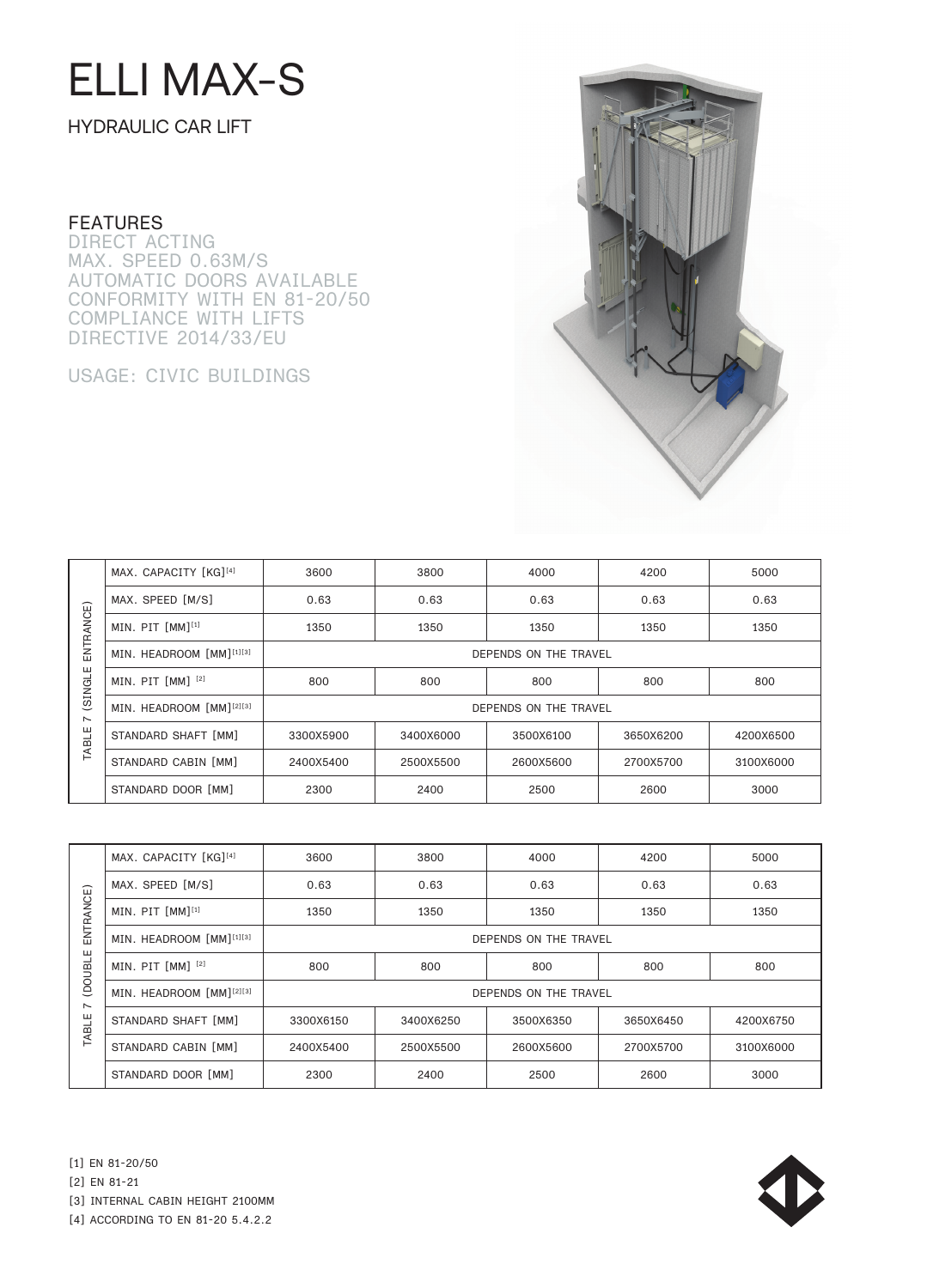## V-LIFT HS

HYDRAULIC CAR LIFT

#### **FEATURES**

INDIRECT ACTING MAX. SPEED 0.15M/S PERSON/DRIVER ALLOWED COMPLIANCE WITH MACHINERY DIRECTIVE 2006/42/EC EU TYPE EXAMINATION CERTIFICATE

USAGE: CIVIC BUILDINGS



| MAX. CAPACITY [KG] | 2000                                   | 2500      |  | 3000      |  |  |
|--------------------|----------------------------------------|-----------|--|-----------|--|--|
| ACTING             | <b>HYDRAULIC LIFTING MECHANISM 1:2</b> |           |  |           |  |  |
| MAX. SPEED [M/N]   | 0.15                                   |           |  |           |  |  |
| MIN. PIT [MM]      | 400                                    |           |  |           |  |  |
| MIN. HEADROOM [MM] | $2600^{[1]}$                           |           |  | 2750[2]   |  |  |
| MAX. TRAVEL [MM]   |                                        | 12000     |  |           |  |  |
| MIN. SHAFT [MM]    | 3100X4050                              | 3100X5050 |  | 3100X6050 |  |  |
| MAX. CABIN [MM]    | 2500X4000                              | 2500X5000 |  | 2500X6000 |  |  |
| STANDARD DOOR [MM] | 2500X2000                              | 2500X2000 |  | 2500X2000 |  |  |